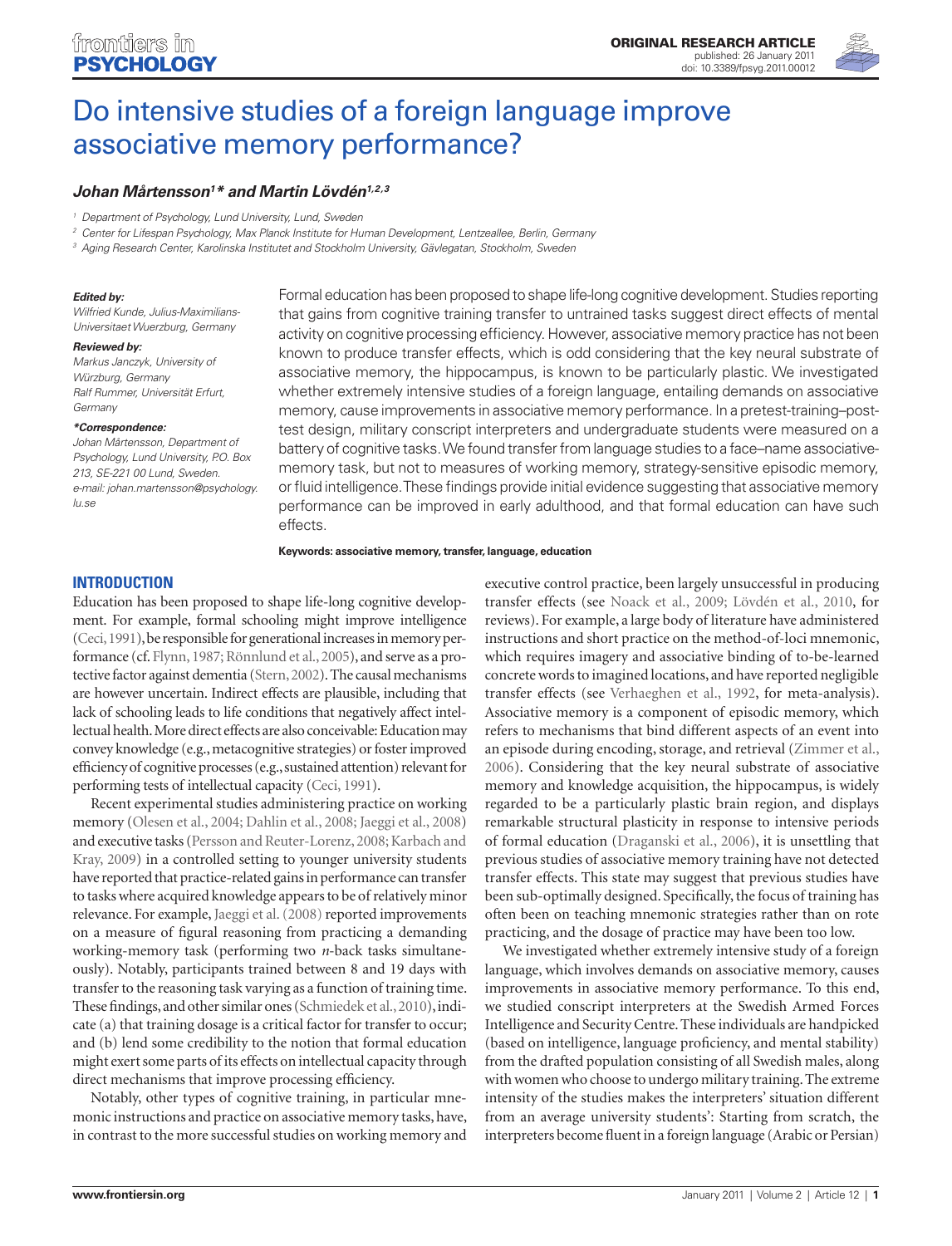over the course of 13 months. An average weekday includes classes and individual studies, interleaved with basic soldier training, from 08.00 until bedtime. Weekends are even more intense with individual studies throughout the day.

Studies at the academy, like most language studies, strongly focus on acquiring the foreign vocabulary by studying new words that have to be associated with prior semantic knowledge. According to the professors at the academy, the training contrasts with normal language studies in that the interpreters acquire between 300 and 500 new words each week. If studies in a formal setting can, in principle, lead to improvements in associative memory performance, then it should emerge in this highly specialized learning environment with its extreme demands.

To investigate the effects of interpreter training we employed a pretest-training–post-test design. In order to separate interpreterrelated effect on performance from mere retest effects, maturation, or other confounds, we included a control group of students from non-language introductory university courses. Pretest and posttests included a battery of cognitive tasks. In this test battery, we include measures of associative memory performance, working memory performance, strategic episodic memory performance, and reasoning. Working memory measures were included because we, in addition to investigating effects of language acquisition on associative memory, wanted to explore if the practice of switching between different languages during interpretation sessions, which place large demands on working memory processing (e.g., Daro and Fabbro, 1994), would lead to improved working memory performance. The measure of reasoning and the strategy-loaded episodic-memory tasks were included in order to demonstrate the equivalence of the interpreter and control groups in terms of the general magnitude of retest effects. We did not expect larger improvements for interpreters than for controls on these tasks. Otherwise, we predicted larger improvements from educational training for the conscript interpreters than for the university students.

## **Materials and Methods Participants**

Fifteen conscript interpreters (mean<sub>age</sub>=19.6;  $SD_{age}$ =0.4; 4 women) and 19 university-student controls (mean<sub>age</sub> =  $20.1$ ; SD<sub>age</sub> = 0.2; 9 women) volunteered to participate in assessments of cognitive performance before (pretest) and after (post-test) the three first months of studies at the interpreter academy in Uppsala and at introductory courses at Lund university, respectively.

#### **Materials and Procedure**

Eight cognitive tasks were administered at pretest and post-test: three paired-associates tasks targeting associative memory (word– non-word cued recall, word–word recognition, and face–name cued recall), followed by two strategic episodic memory tasks (word free recall and pictorial object free recall), two working memory tasks (numerical *n*-back; Kirchner, 1958 and alpha span; Craik, 1986), and a fluid intelligence task (Raven's matrices; Raven, 2000).

#### *Word–non-word cued recall*

This task consisted of 44 combinations of Swedish words and nonwords presented on a computer screen as pairs for 4 s each with an equal number of combinations starting with a Swedish word and a non-word. During the test phase the first word in the wordpair was presented, and the participant had to type in, without time constraints, the second word. The dependent variable was the number of correctly recalled word-pairs.

#### *Word–word recognition*

This task consisted of 20 Swedish word–word pairs presented in pairs for 4 s each. During the test phase 60 word-pairs consisting of (1) presented combinations of words, (2) rearranged combinations of words, and (3) new word-pairs were presented and the participant was instructed to respond whether or not the exact presented combination had been present during the study phase. There was no time-limit. The dependent variable was computed by subtracting the percentage yes responses to rearranged (False Alarms) combination from the percentage correctly recognized presented word-pairs (Hits); correct categorization of new items (i.e., distracters) were not used.

#### *Face–name cued recall*

In the encoding phase, 44 face–name combinations were presented for 4 s each. The faces were displayed in black and white with the given name presented beneath. During the test phase the faces appeared again, in rearranged order, and the participant was instructed to type in the correct name for each individual, with 30 s allotted per presented face. The dependent variable was the number of correctly recalled names.

## *Word free recall*

This test consisted of 30 Swedish words presented for 4 s each at encoding. At retrieval, participants typed in as many words as they could recall during 4 min. The dependent variable was the number of correctly recalled words.

#### *Pictorial object recall*

In this task 35 images were shown for 4 s each. Every image contained a central object (such as a dolphin, a bus, or a chair). During the test phase, 4min were given to type in the names of the central objects. The dependent variable was the number of correctly recalled objects.

#### *Numerical n-back*

In the numerical *n*-back task the participants were shown four blocks of 39 numbers presented for 2 s each, with a break in between the blocks. The first two blocks were 3-back tasks. The participant responded with a yes response (via the keyboard) if the number shown on the screen was the same as the number shown three steps back in the series of digits and with a no response if it was not. The last two blocks consisted of a 4-back task. Dependent variables were the number of correct decisions and the mean reaction time for correct decisions.

#### *Alpha span*

Five blocks of 10 combinations, each consisting of a letter followed by a digit and a question mark (e.g., K 4?), were presented. The participant was instructed to remember the letters (in this case K) and change their order amongst the prior shown items according to the alphabet (in case K was preceded by B and F in a series, K would now be number 3 in order), following which they were to decide whether the presented number was the correct order based on the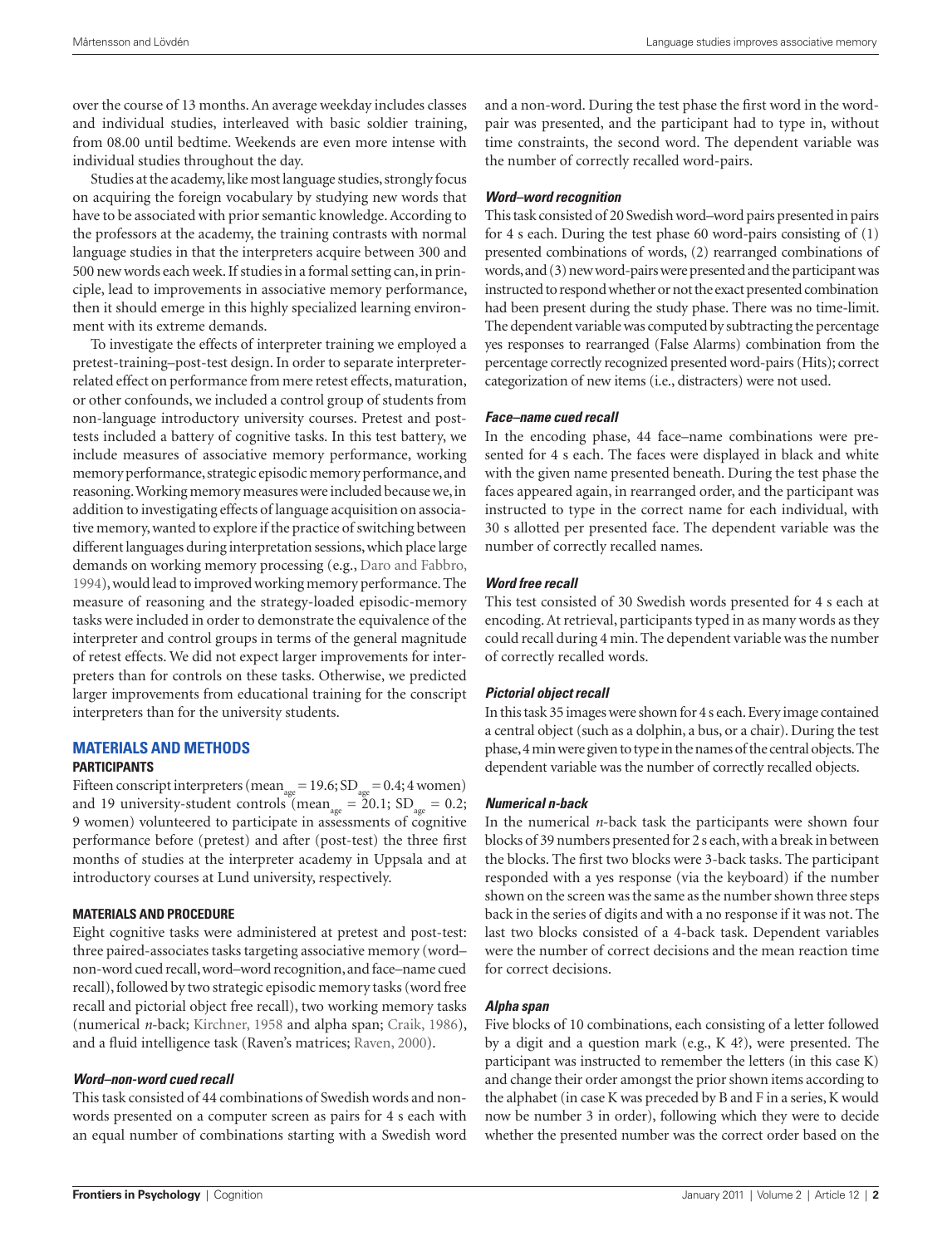earlier presented combinations of a given series (and in this case, if K is number 3, the correct response to K 4? would be no). For each combination of letter, digit, and question mark, 4 s were given for the 4 first blocks, whilst for the fifth block 3 s per combination was allotted. The dependent variable was the number of correct responses.

## *Raven's matrices*

The 18 odd-numbered items from set II of this test were presented. Ten minutes in total were allotted to complete the task, and the dependent variable was the number of correctly selected patterns. The same items were used at both pre- and post-test.

## **Statistical Analyses**

Separate 2 (group; interpreter vs. control)  $\times$  2 (time; pretest vs. post-test) mixed ANOVAs for each task were performed, targeting the critical group by time interaction indicating differential changes over time for one group as compared with the other. The threshold for statistical significance was  $p < 0.05$ . Unfortunately, the word–non-word task displayed a floor effect and the word– word test displayed a ceiling effect (see **Figure A1** in Appendix for illustration of floor/ceiling effects and **Table A1** for a full ANOVA table). These tests were thus not further analyzed.

## **Results and Discussion**

A significant group by time interaction was observed for the face– name cued recall task only,  $F(1,32) = 5.16$ ,  $p = 0.03$ ,  $\eta^2 = 0.14$ , indicating larger improvements for interpreters than for students (see **Figure 1**). This face–name task, which is strongly tied to hippocampal functioning (Sperling et al., 2003), is in the format quite different from the tasks that the interpreters are exposed to during the training, although it is the administered test, of those that show acceptable psychometric properties, that overlaps most closely with

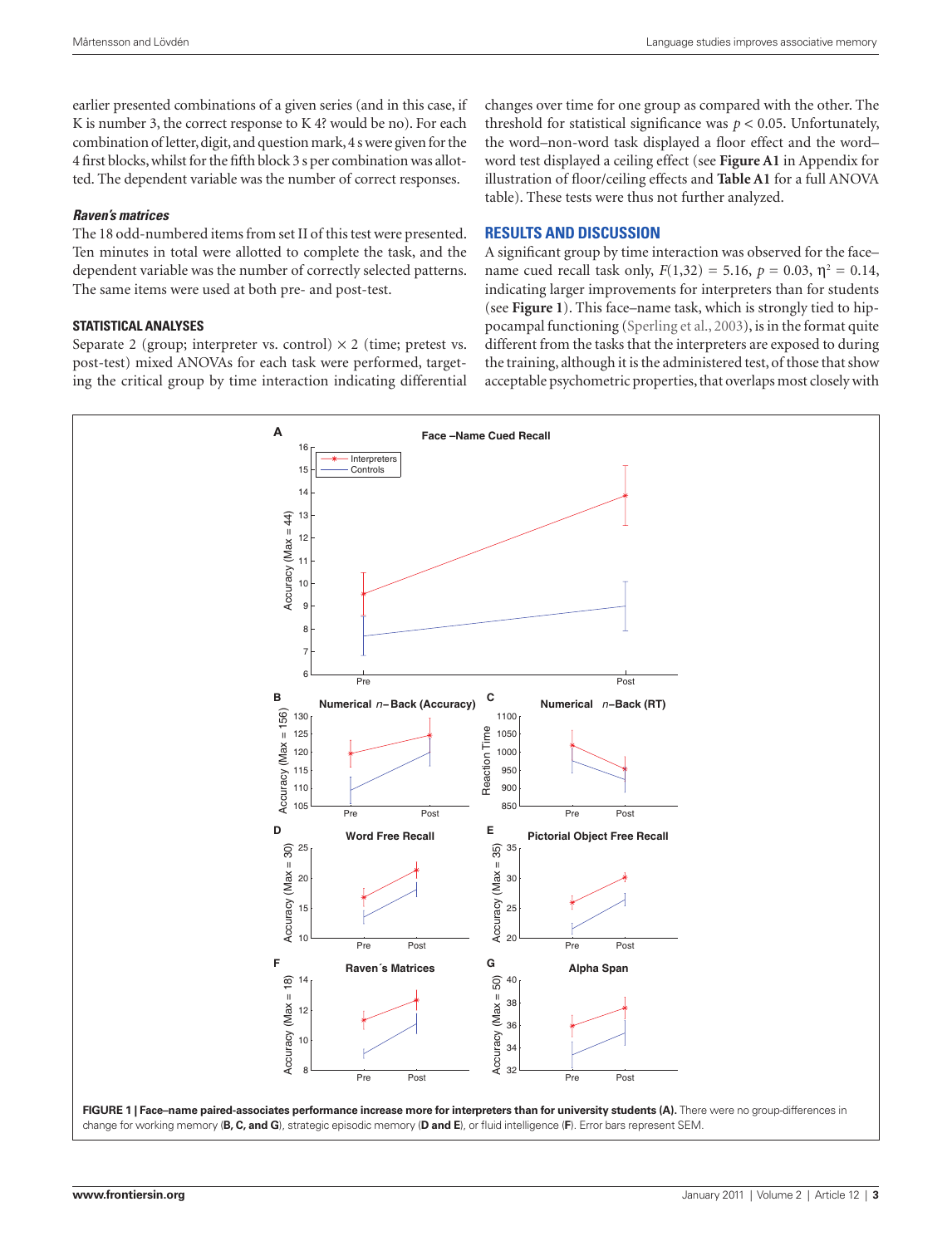the associative memory processes required when acquiring a foreign vocabulary. The net effect size of the observed transfer effect, subtracting the improvements for the university students and normalized against pretest SD for both groups, was 0.8 SD, corresponding to an effect that is considerably larger than the transfer effects reported in interventions studies including mnemonic instructions or other types cognitive practice (Noack et al., 2009). If the results were to be put in a real life situation corresponding to the face–name test, such as attending a cocktail party and attempting to learn the names of all the guests, the interpreters would remember 28% more names relative to controls after 3 months of training.

The observed floor effect of the word–non-word task as well as the ceiling effect of the word–word task deserves further mention. Since no prior study had been conducted on this highly select group, the task of designing each test with the aim to tax the interpreters whilst still being manageable for the control group came with both some challenge and uncertainty. These two tasks ended up as too difficult and too trivial, respectively, which unfortunately makes it difficult to interpret changes in these tasks, and to validate the findings on the face–name task with other associative memory tasks.

Though the interpreters significantly outperformed the students on most of the tasks (see **Figure 1**), group differences in performance of the face–name task at pretest did not account for the groupdifferential changes over time in this task, as revealed by a significant group by time interaction in a repeated measures ANCOVA with pretest performance as covariate,  $F(1,31) = 5.8$ ,  $p = 0.02$ ,  $\eta^2 = 0.16$ . Moreover, no selective increases for interpreters as compared to students were observed on the other tests, all *F*s < 1.06, indicating

## **References**

- Ceci, J. S. (1991). How much does schooling influence general intelligence and its cognitive components: a reassessment of evidence. *Dev. Psychol.* 20, 703–722.
- Craik, F. I. M. (1986). "A functional account of age differences in memory," in *Human Memory and Cognitive Capabilities*, eds F. Klix and H. Hagendorfs (Amsterdam, North-Holland: Elsevier), 409–422.
- Dahlin, E., Stigsdotter Neely, A. S., Larsson, A., Bäckman, L., and Nyberg, L. (2008). Transfer of learning after updating training mediated by the striatum. *Science* 320, 1510–1512.
- Daro, V., and Fabbro, F. (1994). Verbal memory during simultaneous interpretation – effects of phonological interference. *Appl. Ling.* 15, 365–381.
- Draganski, B., Gaser, C., Kempermann, G., Kuhn, H. G., Winkler, J., Buchel, C., and May, A. (2006). Temporal and spatial dynamics of brain structure changes during extensive learning. *J. Neurosci.* 26, 6314–6317.
- Flynn, T. M. (1987). Massive IQ gains in 14 nations: what IQ tests really measure? *Psychol. Bull.* 101, 171–191.
- Jaeggi, S. M., Buschkuehl, M., Jonides, J., and Perrig, W. J. (2008). Improving fluid intelligence with training on

working memory. *Proc. Natl. Acad. Sci. U.S.A.* 105, 6829–6833.

- Karbach, J., and Kray, J. (2009). How useful is executive control training? Age differences in near and far transfer of task switching training. *Dev. Sci.* 12, 978–990.
- Kirchner, W. K. (1958). Age differences in short-term retention of rapidly changing information. *J. Exp. Psychol.* 55, 352–358.
- Lövdén, M., Bäckman, L., Lindenberger, U., Schaefer, S., and Schmiedek, F. (2010). A theoretical framework for the study of adult cognitive plasticity. *Psychol. Bull.* 136, 659–676.
- Noack, H., Lövdén, M., Schmiedek, F., and Lindenberger, U. (2009). Cognitive plasticity in adulthood and old age: gauging the generality of cognitive intervention effects. *Restor. Neurol. Neurosci.* 27, 1878–3627.
- Olesen, P.J., Westerberg, H., and Klingberg, T. (2004). Increased prefrontal and parietal activity after training of working memory. *Nat. Neurosci.* 7, 75–79.
- Persson, J., and Reuter-Lorenz, P. A. (2008). Gaining control training executive function and far transfer of the ability to resolve interference. *Psychol. Sci.* 19, 881–888.
- Raven, J. (2000). The raven's progressive matrices: change and stability over

that the two groups benefited equally from the mere repeated testing experience. Thus, a group difference in the magnitude of retest effects is not a viable explanation for the interpreter-selective effects on the face–name task. In addition, the absence of transfer effects on the strategic episodic memory tasks (word free recall and pictorial object free recall), in which mnemonic strategies may play a sizable role, suggests that selective strategy changes for the interpreters as compared to the students might not play a major role for the improvements in the face–name task. Note, however, that it is difficult to exclude that the interpreters acquired strategies that were selectively applicable to associative memory tasks.

We conclude that intensive language studies in a formal setting may improve associative memory performance. Formal education can improve cognitive performance through direct mechanisms and associative memory performance can be improved in early adulthood. Though this finding is important, the study rate at the interpreter academy is extreme, with very motivated students and highly skilled teachers dedicated to the student's progression. Future studies should examine effects of less extreme educational situations, including the direct effects of less intensive language studies on associative memory ability and life-long development of memory performance.

## **Acknowledgments**

Financed by the Sofja Kovalevskaja Award to Martin Lövdén and by the Swedish Research Council. Thanks to Mikael Johansson, Ulman Lindenberger, Magnus Lindgren for comments. Thanks also to Stefan Kindblad and the teachers at the Interpreter Academy.

culture and time. *Cogn. Psychol.* 41, 1–48.

- Rönnlund, M., Nyberg, L., Bäckman, L., and Nilsson, L. G. (2005). Stability, growth, and decline in adult life span development of declarative memory: cross-sectional and longitudinal data from a population-based study. *Psychol. Aging* 20, 3–18.
- Schmiedek, F., Lövdén, M., and Lindenberger, U. (2010). Hundred days of cognitive training enhance broad cognitive abilities in adulthood: findings from the COGITO study. *Front. Aging Neurosci.* 2:27. doi: 10.3389/fnagi.2010.00027
- Sperling, R., Chua, E., Cocchiarella, A., Rand-Giovanetti, A., Poldrack, R., Schacter, D. L., and Albert, M. (2003). Putting names to faces: successful encoding of associative memories activates the anterior hippocampal formation. *NeuroImage* 20, 1400–1410.
- Stern, Y. (2002). What is cognitive reserve? Theory and research application of the reserve concept. *J. Int. Neuropsychol. Soc.* 8, 448–460.
- Verhaeghen, P., Marcoen, A., and Goossens, L. (1992). Improving memory performance in the aged through mnemonic training – a meta-analytic study*. Psychol. Aging* 7, 242–251.

Zimmer, H. D., Mecklinger, A., and Lindenberger, U. (Eds.). (2006). *Handbook of Binding and Memory: Perspectives from Cognitive Neuroscience.* New York: Oxford University Press.

**Conflict of Interest Statement:** The authors declare that the research was conducted in the absence of any commercial or financial relationships that could be construed as a potential conflict of interest.

*Received: 31 August 2010; accepted: 12 January 2011; published online: 26 January 2011.*

*Citation: Mårtensson J and Lövdén M (2011) Do intensive studies of a foreign language improve associative memory performance? Front. Psychol. 2:12. doi: 10.3389/fpsyg.2011.00012*

*This article was submitted to Frontiers in Cognition, a specialty of Frontiers in Psychology.*

*Copyright © 2011 Mårtensson and Lövdén. This is an open-access article subject to an exclusive license agreement between the authors and Frontiers Media SA, which permits unrestricted use, distribution, and reproduction in any medium, provided the original authors and source are credited.*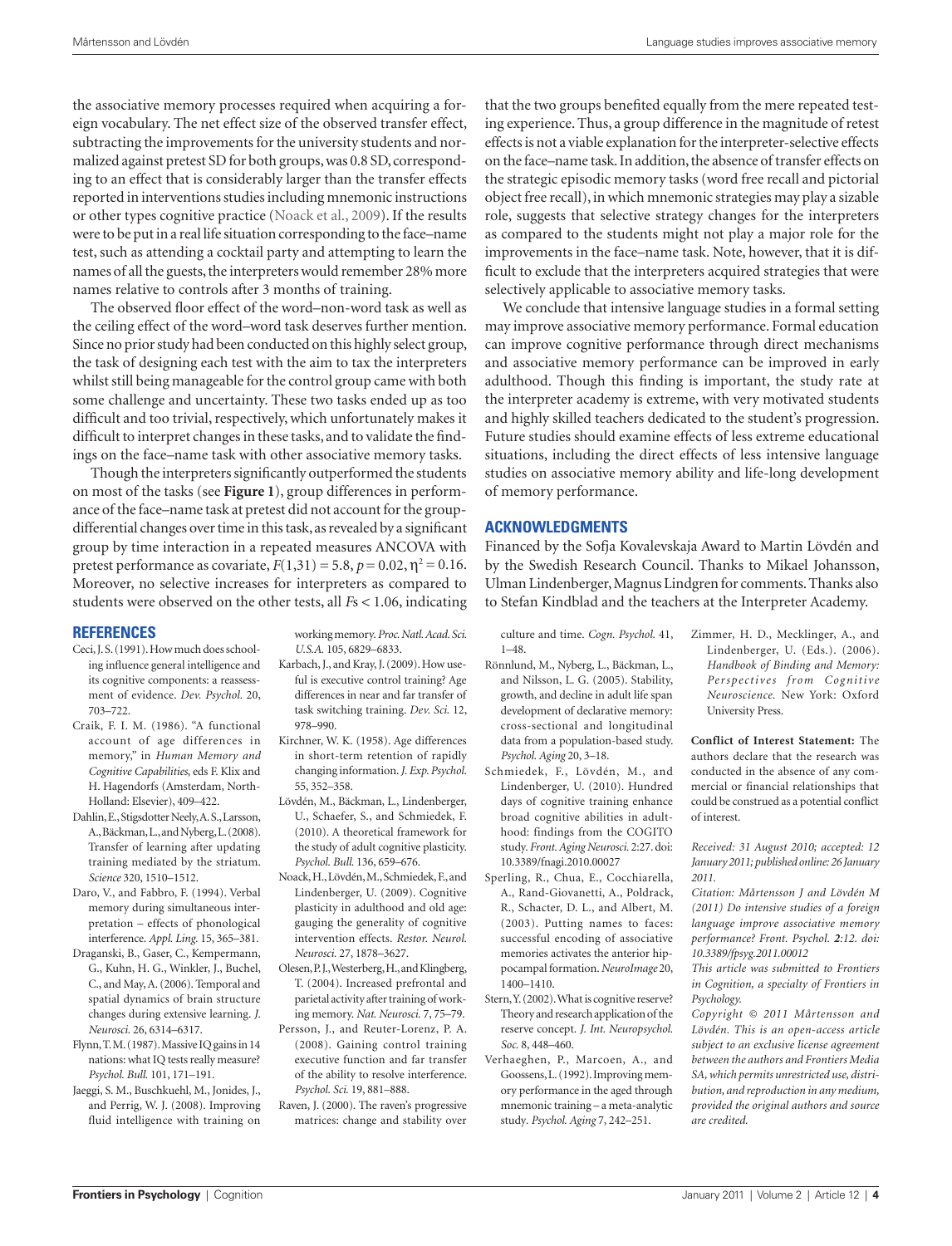# **Appendix**

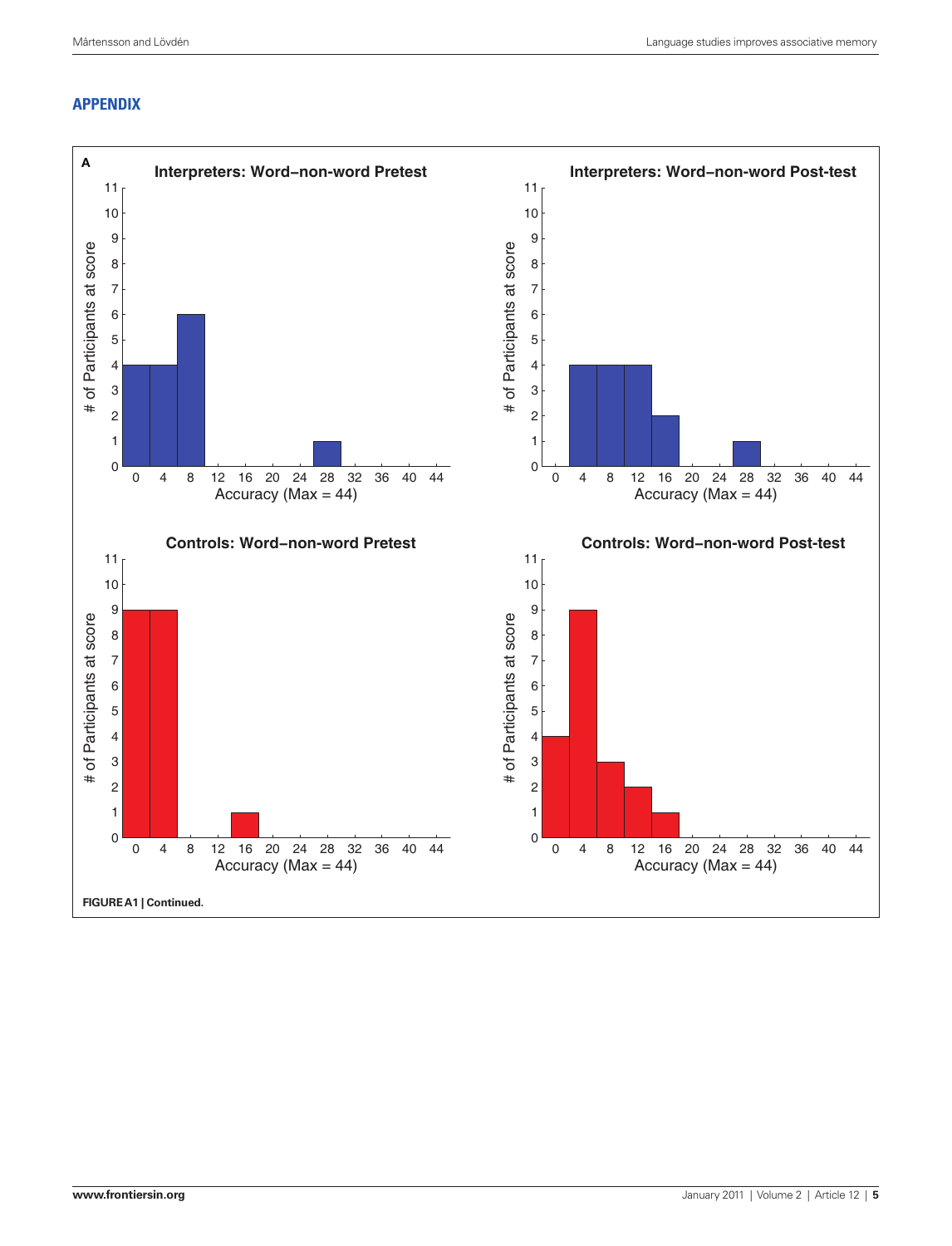

clear roof effect.**.**